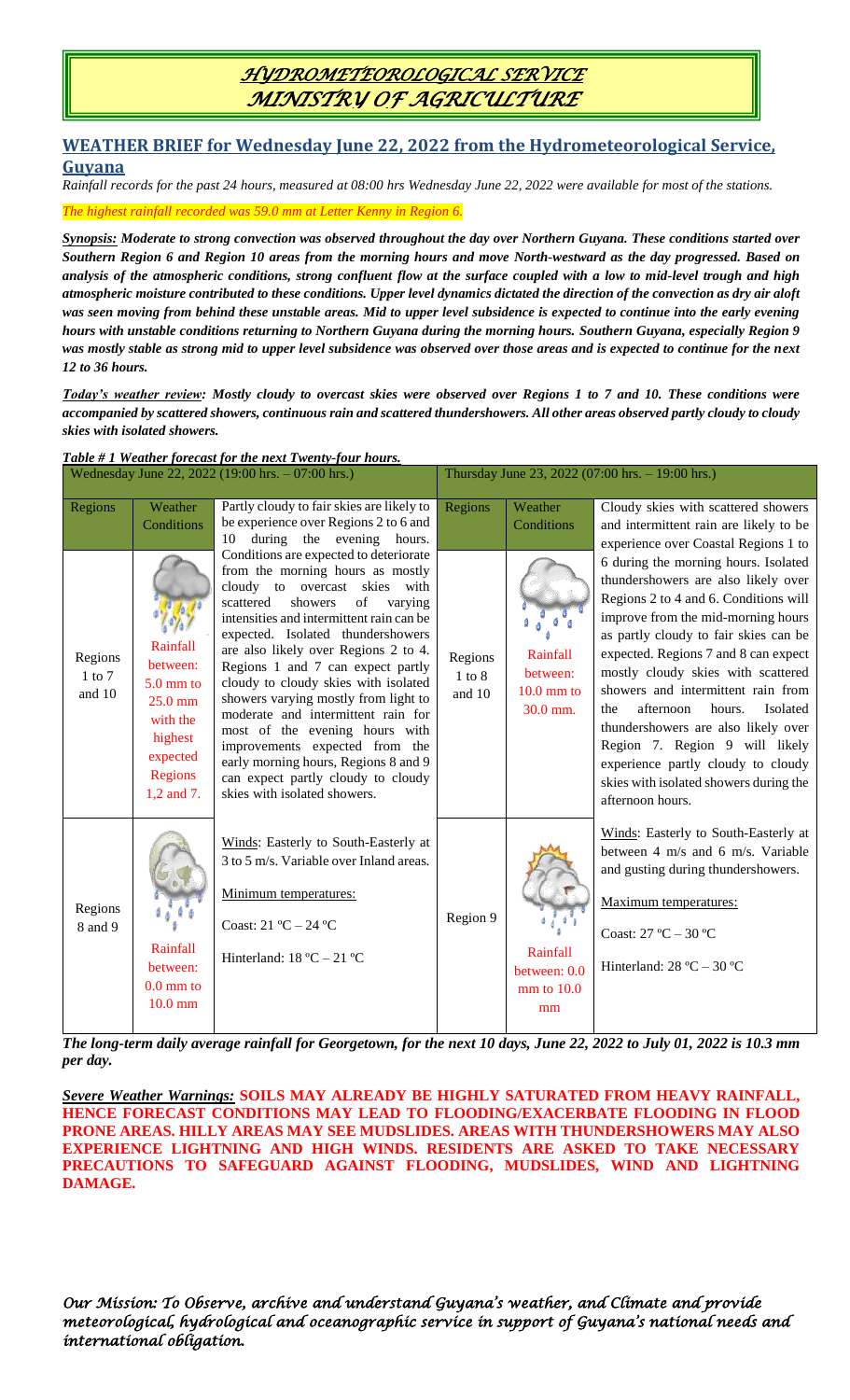# *HYDROMETEOROLOGICAL SERVICE MINISTRY OF AGRICULTURE*



*Infra-red Satellite and Radar images valid 19:00 UTC (15:00 hrs) Wednesday June 22, 2022.*



*Radar generated precipitation estimates. Twenty-four and nine hours' rainfall valid 7 hrs and 16 hrs, 22 June 2022.*

| Table #2 Occurrences of high and low tides for the next 24 hours and the times for sunrise and sunset. |  |  |  |
|--------------------------------------------------------------------------------------------------------|--|--|--|
|                                                                                                        |  |  |  |

| <b>Tonight (June 22, 2022)</b>                   |              | <b>Tomorrow Morning (June 23, 2022)</b>  | <b>Tomorrow Afternoon (June 23, 2022)</b>        |  |
|--------------------------------------------------|--------------|------------------------------------------|--------------------------------------------------|--|
| <b>High Tide 23:53 hrs</b><br>Tide Height 2.57 m |              | Low Tide 06:07 hrs<br>Tide Height 1.07 m | <b>High Tide 12:27 hrs</b><br>Tide Height 2.46 m |  |
|                                                  |              |                                          | Low Tide 18:07 hrs<br>Tide Height 1.15 m         |  |
| Sunrise:                                         | $05:38$ hrs. | Sunset:                                  | $18:09$ hrs.                                     |  |

**HIGH TIDE ADVISORY: CITIZENS ARE ADVISED THAT ABOVE NORMAL HIGH TIDE ADVISORY IS NOT IN EFFECT.**

#### *Sea conditions:* **SLIGHT SEAS WITH EASTERLY WAVES REACHING HEIGHTS OF 1.0 TO 1.5 METERS IN OPEN WATERS. THESE WAVES ARE LIKELY TO HAVE PERIODS OF BETWEEN 9 S AND 10 S. WINDS ARE EXPECTED TO BE TO EASTERLY BETWEEN 3 M/S TO 5 M/S.**

#### *Extended Forecast*

*Our Mission: To Observe, archive and understand Guyana's weather, and Climate and provide meteorological, hydrological and oceanographic service in support of Guyana's national needs and international obligation.* **Friday, Monday and Tuesday: Cloudy skies with scattered showers of varying intensities can be expected over Northern Guyana. Coastal Guyana will likely experience these conditions during the morning period. Conditions are expected to improve from the afternoon hours. Inland areas can cloudy skeis becoming overcast at times with occasional showers and intermittent rain. Isolated thundershowers will**